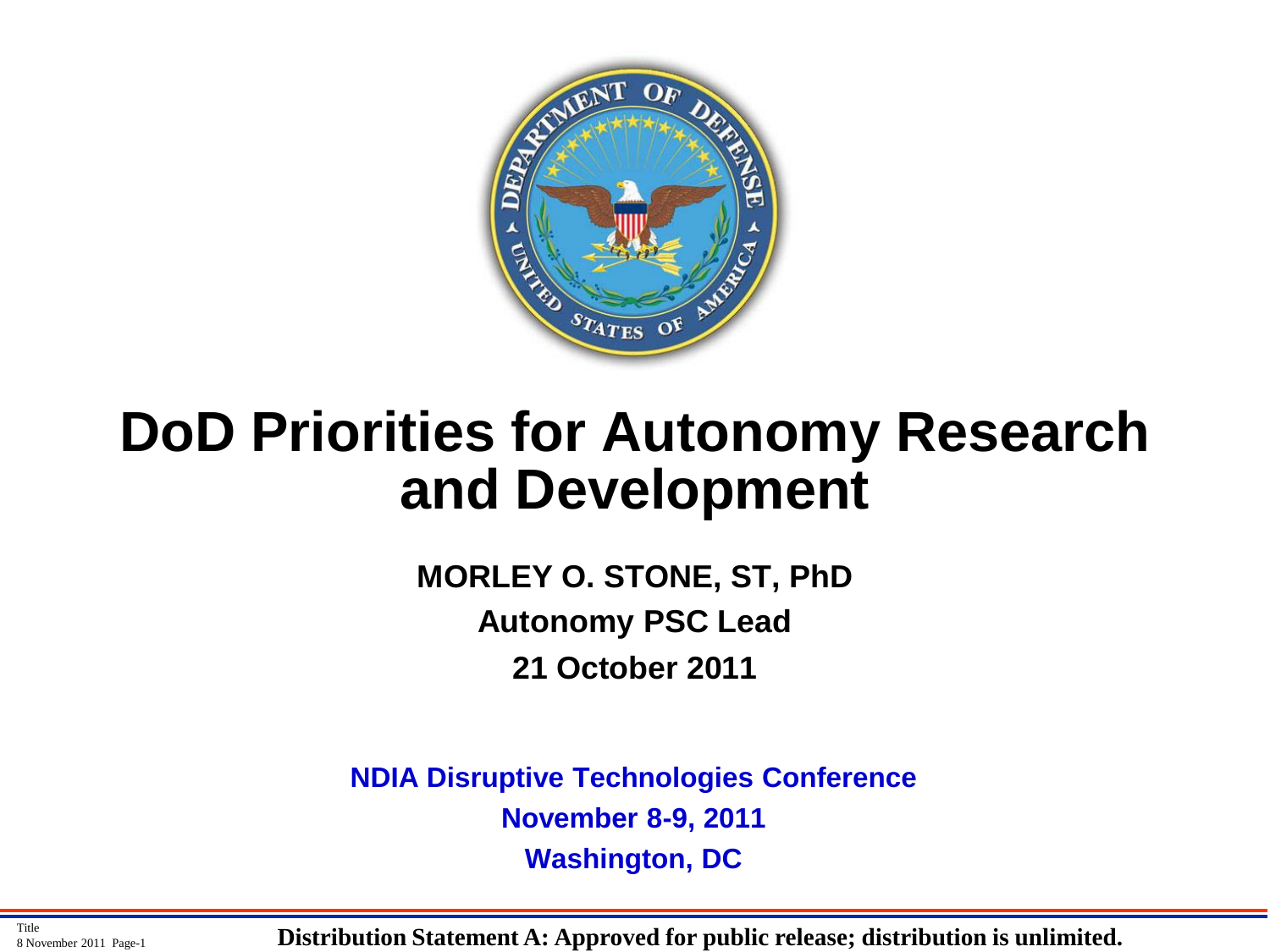

# **DOD Challenges Addressed by Autonomy**



*Decentralization, Uncertainly, Complexity... Military Power* **in the 21<sup>st</sup> Century will be defined by our ability to** *adapt – this is THE hallmark of autonomy*

**Manpower efficiencies: Insufficient manpower to support complex missions such as command and control and surveillance across relevant battlespace**

**Harsh environments: Operational environments that do not reasonably permit humans to enter and sustain activity** 

**New mission requirements: Need adaptive autonomous control of vehicle systems in face of unpredictable environments and challenging missions**



 $\frac{1}{8}$  November 2011 Page-2 **Distribution Statement A: Approved for public release; distribution is unlimited.**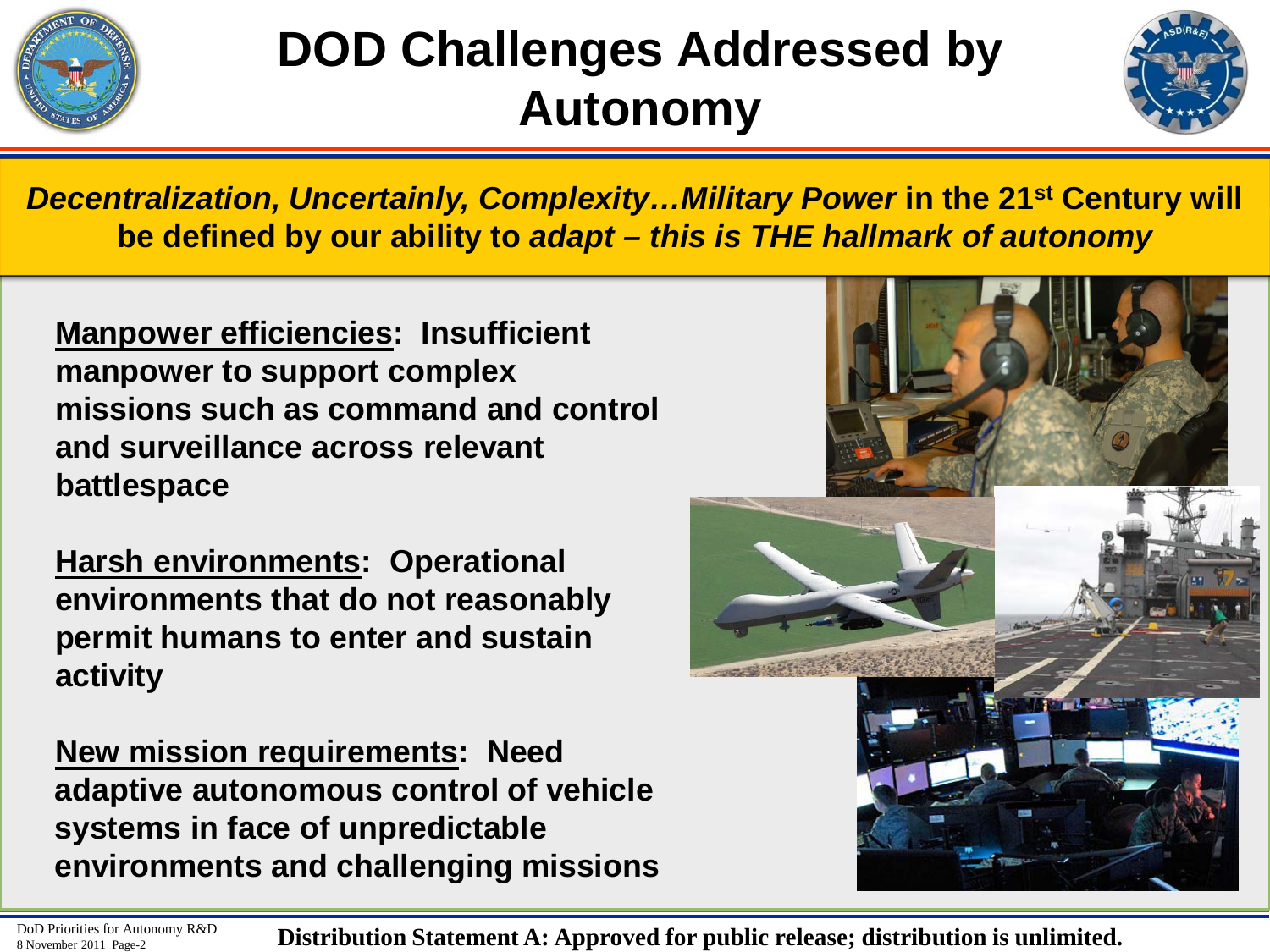



*Working definition of "Autonomy" from recent DOD workshops: Having the capability and freedom to self-direct. An autonomous system makes choices and has the human's proxy for those decisions. This does not mean the autonomous system is making decisions in isolation from humans, just that the system makes the choices. The balance between human and system decision making is defined by policy and operational requirements.*

- **1. Machine Reasoning and Intelligence**
- **2. Human/Autonomous System Interaction and Collaboration**
- **3. Scalable Teaming of Autonomous Systems**
- **4. Testing and Evaluation (T&E) and Verification and Validation (V&V)**

**All address Two Sources of Uncertainty/Brittleness:**

- **1. Dynamic and Complex Mission Requirements**
- **2. Dynamic and Complex** 
	- **Operational Environments**

*Overarching Problem Statement:*

*In a static environment, with a static mission, automation and autonomy converge. However, in reality, where dynamic environments collide with dynamic missions, automation can only support a small fraction of autonomy requirements.*

DoD Priorities for Autonomy R&D

 $\frac{100D}{8 \text{ November 2011 Pase-3}}$   $\frac{1}{200D}$  Priorities for Autonomy R&D **Distribution Statement A: Approved for public release; distribution is unlimited.**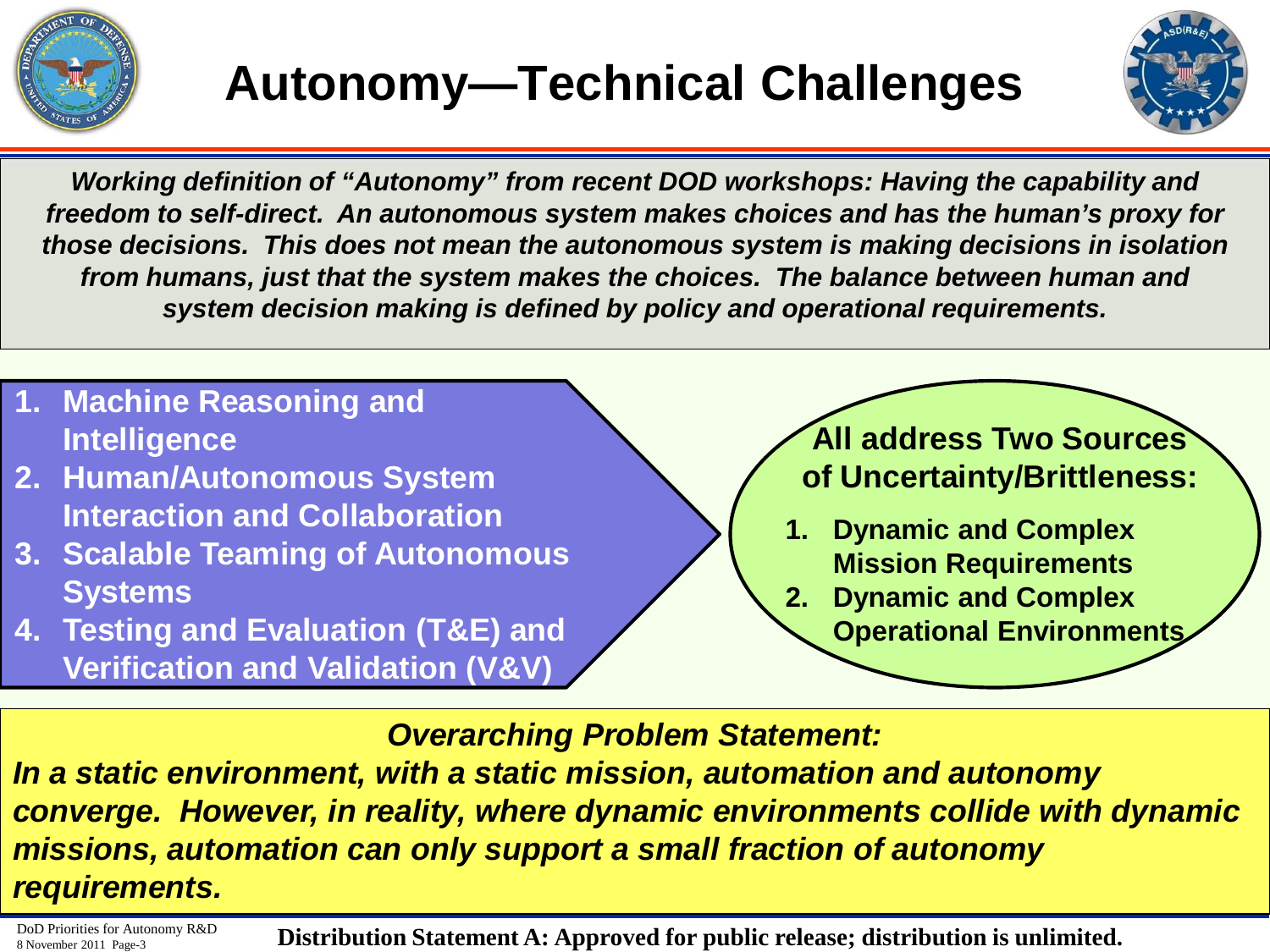







**Knowledge of the ENVIRONMENT**

DoD Priorities for Autonomy R&D

 $\frac{100D}{8 \text{ November 2011 Page-4}}$  **Distribution Statement A: Approved for public release; distribution is unlimited.**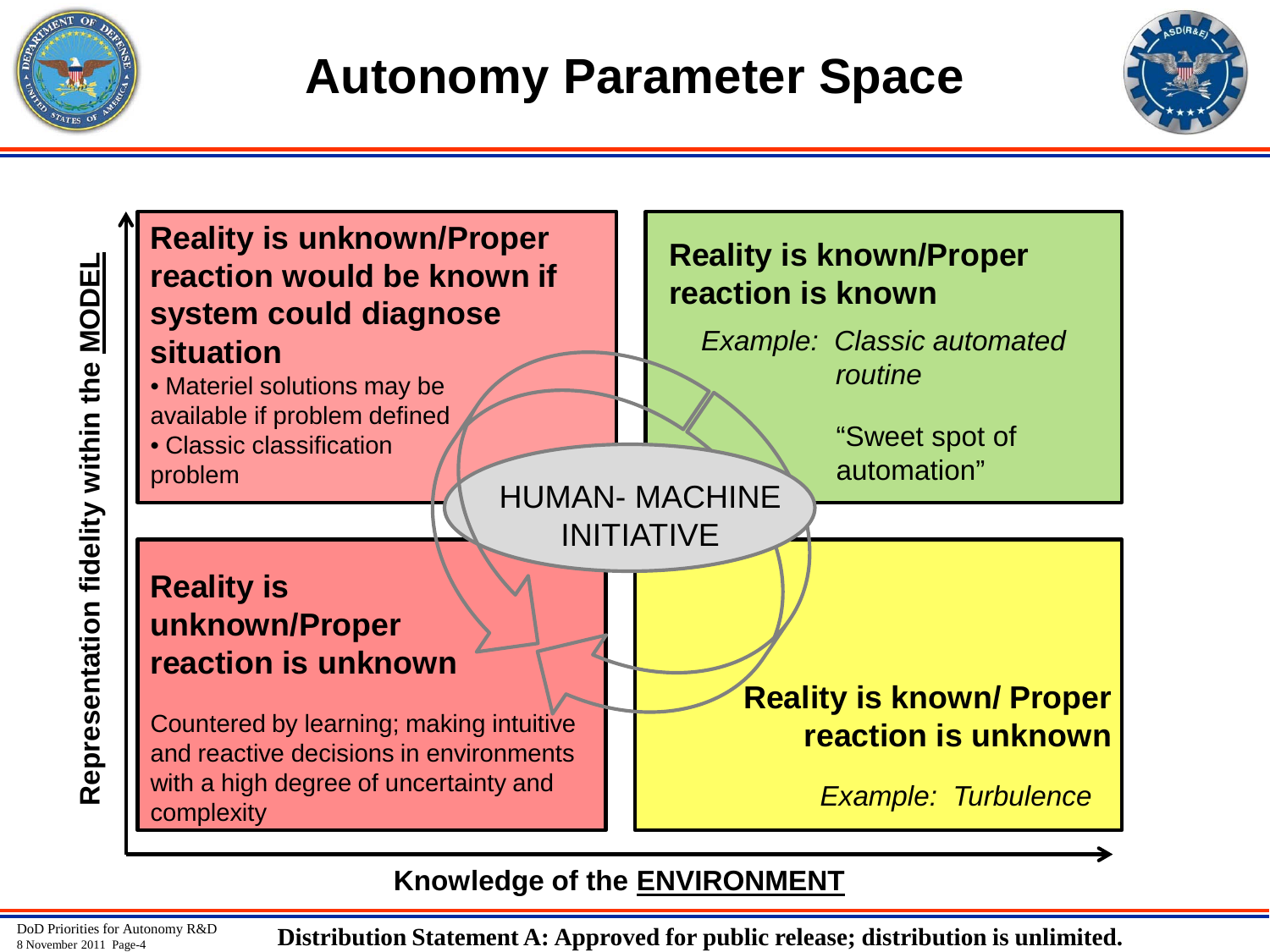

# **Technology-Driven Capabilities**





DoD Priorities for Autonomy R&D

 $\frac{100D}{8 \text{ November 2011 Page-5}}$  or Autonomy R&D **Distribution Statement A: Approved for public release; distribution is unlimited.**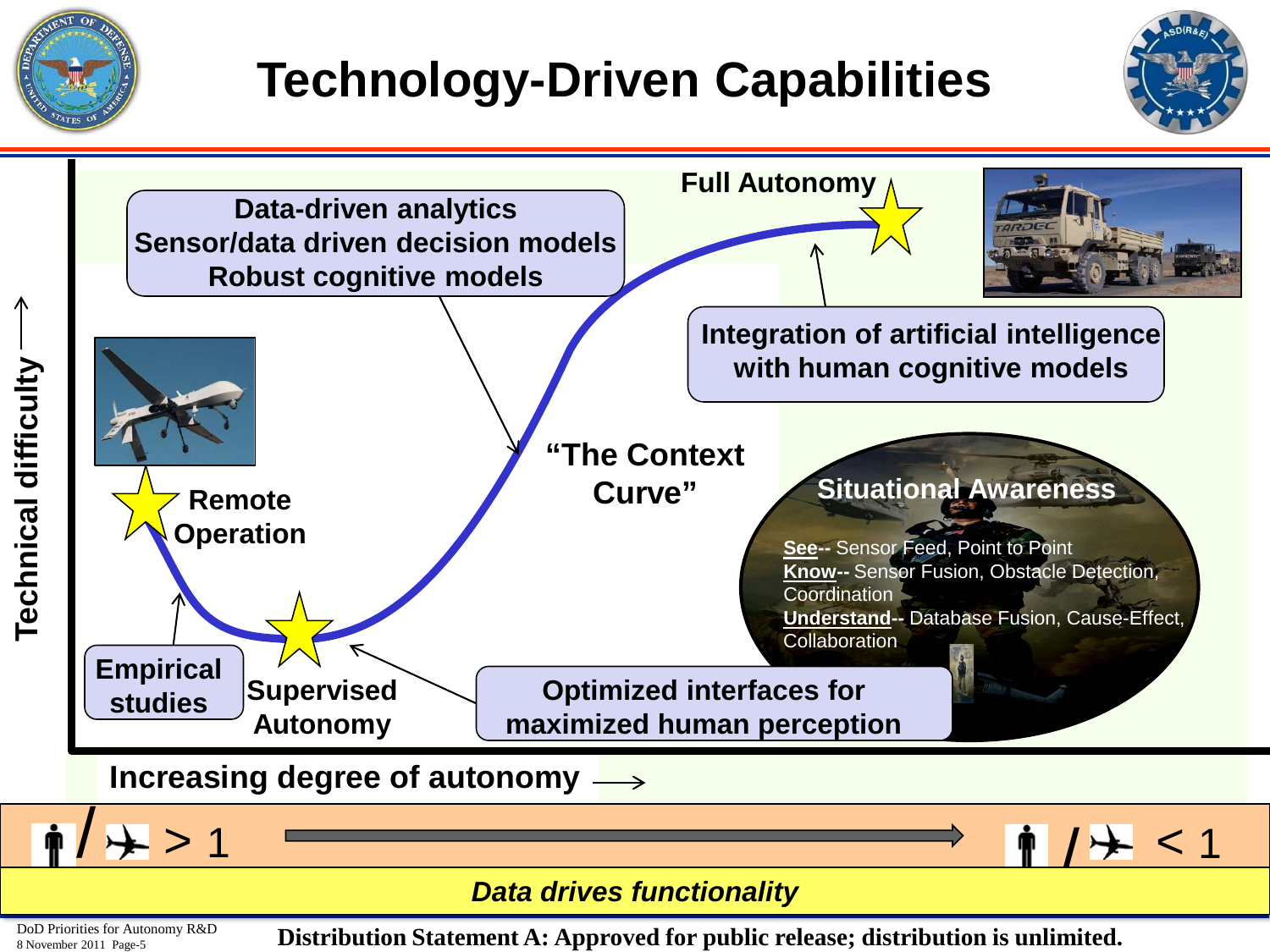

#### **Notional Depiction of Technology Stage-Gating**





DoD Priorities for Autonomy R&D

 $\frac{100D}{8 \text{ November 2011 Page-6}}$  **Distribution Statement A: Approved for public release; distribution is unlimited.**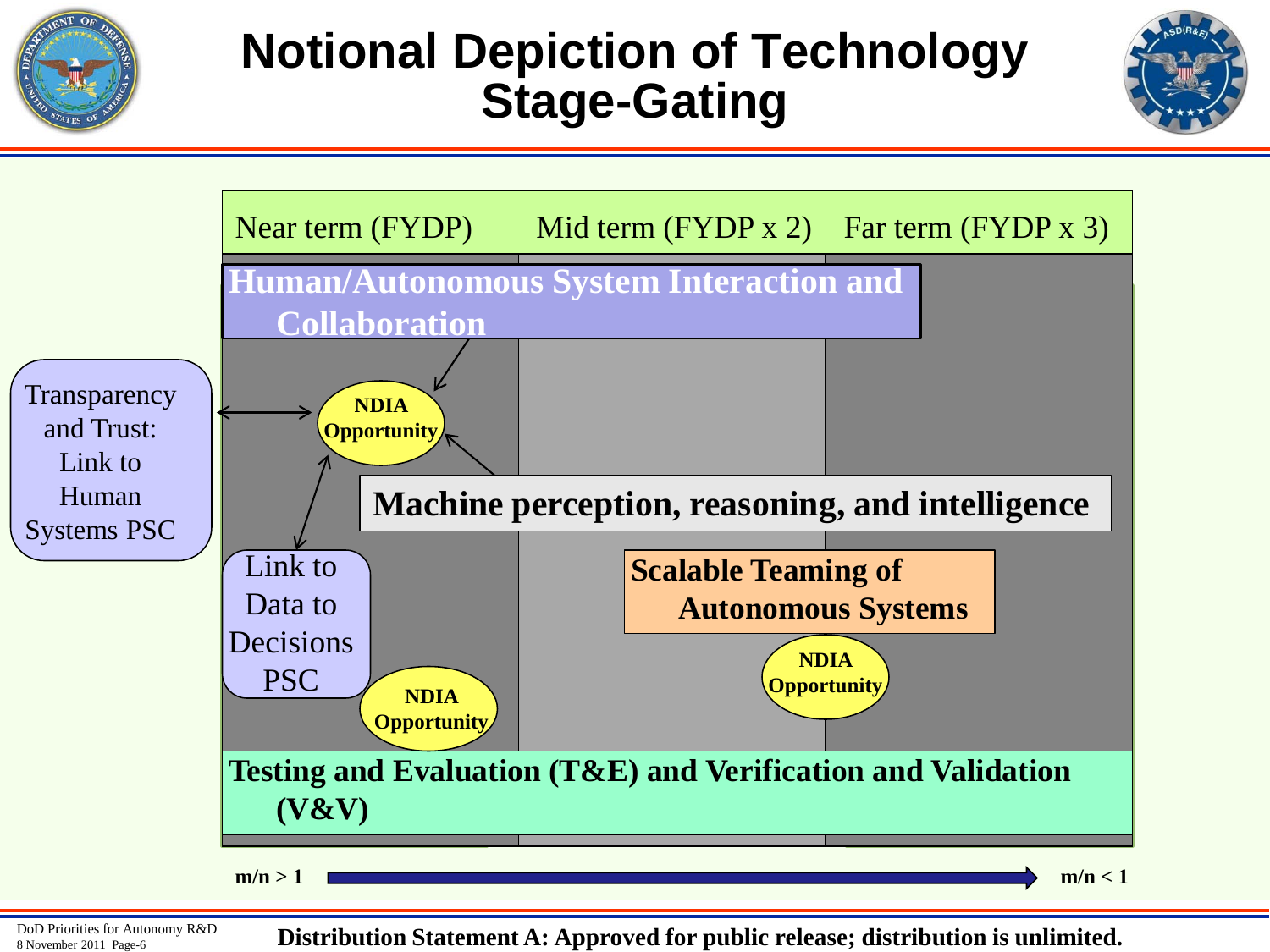

### **Opportunities for NDIA: Coordinated Platform Reasoning**



| <b>Human/Autonomous System Interaction</b><br>and Collaboration | Machine perception, reasoning and<br>Intelligence  |  |
|-----------------------------------------------------------------|----------------------------------------------------|--|
| Collaborative approaches to enable humans                       | • Perception and comprehension (includes ATR as    |  |
| to flexibly shape and redirect the plans,                       | relevant to autonomy)                              |  |
| behaviors, capabilities of highly complex                       | • Onboard processing to reduce bandwidth           |  |
| distributed autonomous systems in real time                     | requirements                                       |  |
| to meet the ever changing requirements of                       | • Assessment/Planning in uncertain and             |  |
| warfighters operating in a dynamic                              | unstructured environments (e.g. common sense       |  |
| battlespace                                                     | reasoning, abductive reasoning, planning with      |  |
| More natural, cognitively compatible, and                       | partial goals, etc)                                |  |
| effective multi-modal interactions between                      | • Learning, experience, adaptation: includes the   |  |
| humans and autonomous systems for rapid                         | ability to enhance the networks capability to      |  |
| coordination and collaboration                                  | rapidly achieve perception and assessment          |  |
| Intent-understanding relative to team                           | • Implementation: includes issues of computational |  |
| members, adversaries and bystanders                             | platforms, computational and reasoning             |  |
| Adaptable levels of autonomy                                    | architectures, etc.                                |  |
| <b>Transparency (link to Human Systems)</b>                     | • Distributed decision making coordination to      |  |
| initiatives)                                                    | mission completion                                 |  |

Notional examples: Multi-vehicle coordinated object discrimination and distributed decision making

DoD Priorities for Autonomy R&D

DoD Priorities for Autonomy R&D<br>8 November 2011 Page-7 **Distribution Statement A: Approved for public release; distribution is unlimited.**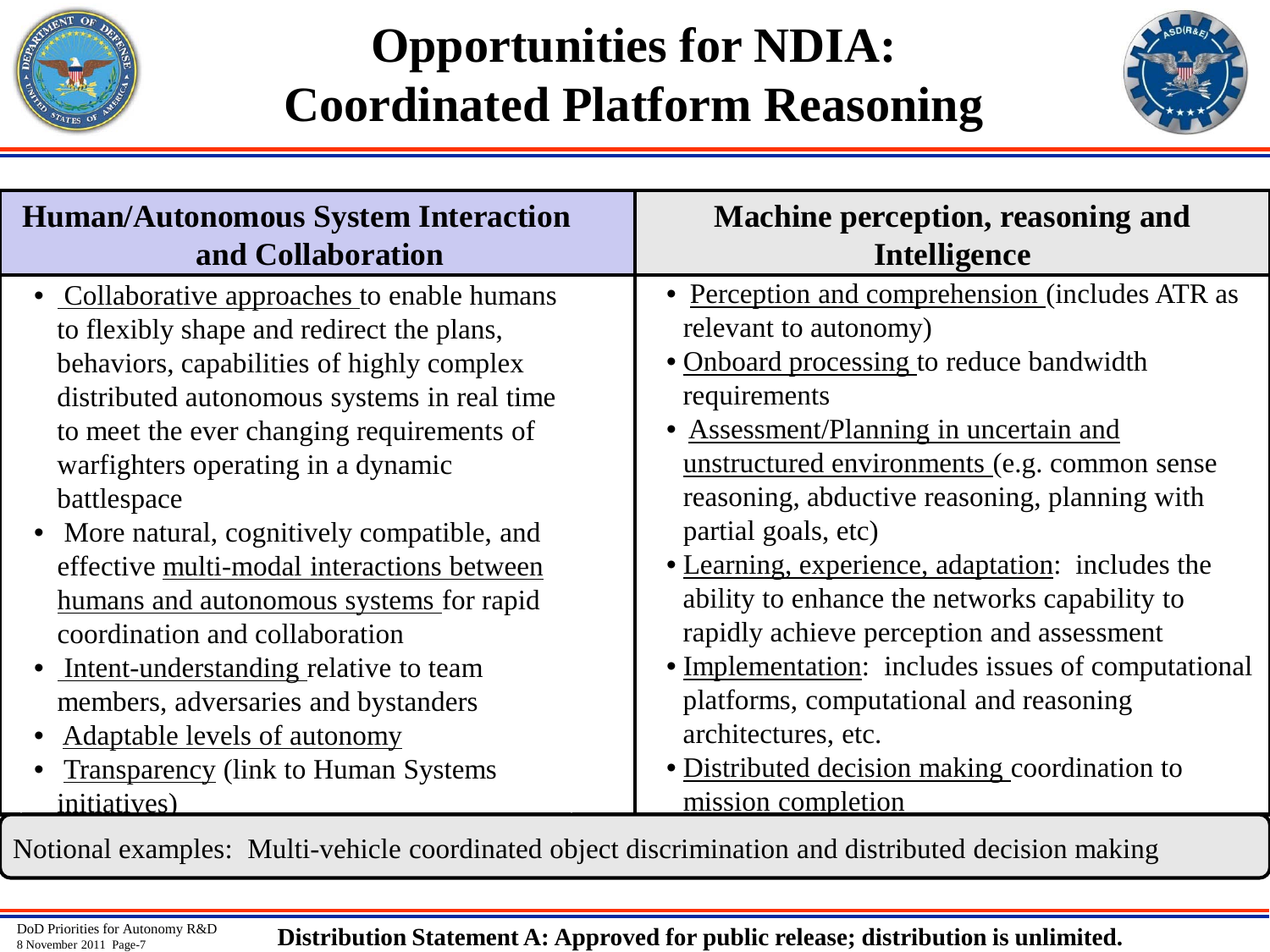

## **Opportunities for NDIA: TEVV of Autonomous Systems**



| <b>Scalable Teaming of Autonomous</b>                                                                                                                                                                                                                                                                                                                                                                                                                                                                                  | <b>Testing and Evaluation, Verification</b>                                                                                                                                                                                                                                                                                                                                                                               |  |  |
|------------------------------------------------------------------------------------------------------------------------------------------------------------------------------------------------------------------------------------------------------------------------------------------------------------------------------------------------------------------------------------------------------------------------------------------------------------------------------------------------------------------------|---------------------------------------------------------------------------------------------------------------------------------------------------------------------------------------------------------------------------------------------------------------------------------------------------------------------------------------------------------------------------------------------------------------------------|--|--|
| <b>Systems</b>                                                                                                                                                                                                                                                                                                                                                                                                                                                                                                         | and Validation                                                                                                                                                                                                                                                                                                                                                                                                            |  |  |
| Robust self-organization, adaptation, and<br>collaboration among highly heterogeneous<br>platforms and sensors in a dynamic battlespace<br>Decentralized mission-level task<br>allocation/assignment, planning, coordination<br>and control of heterogeneous systems for safe<br>navigation, sensing, and mission<br>accomplishment<br>• Space (air, land, water) management<br>operations in proximity to manned systems and<br>units<br>Sensing/synthetic perception across large<br>numbers of distributed entities | Test and evaluation and Verification and<br>validation approaches that support exponential<br>growth projected in software lines of code as well<br>as new algorithms types (e.g. non-deterministic)<br>• Analysis tools that work with realistic<br>assumptions including supporting timely and<br>efficient certification (and recertification) of<br>intelligent and autonomous control systems<br>Common architecture |  |  |
| Future solicitations to be determined                                                                                                                                                                                                                                                                                                                                                                                                                                                                                  | <b>Test Methodology</b> — Assess machine reasoning<br>in dynamic environments (Phase 1) and under                                                                                                                                                                                                                                                                                                                         |  |  |
|                                                                                                                                                                                                                                                                                                                                                                                                                                                                                                                        | dynamic mission requirements (Phase 2).<br>Largely service-specific.                                                                                                                                                                                                                                                                                                                                                      |  |  |

DoD Priorities for Autonomy R&D<br>8 November 2011 Page-8 **Distribution Statement A: Approved for public release; distribution is unlimited.**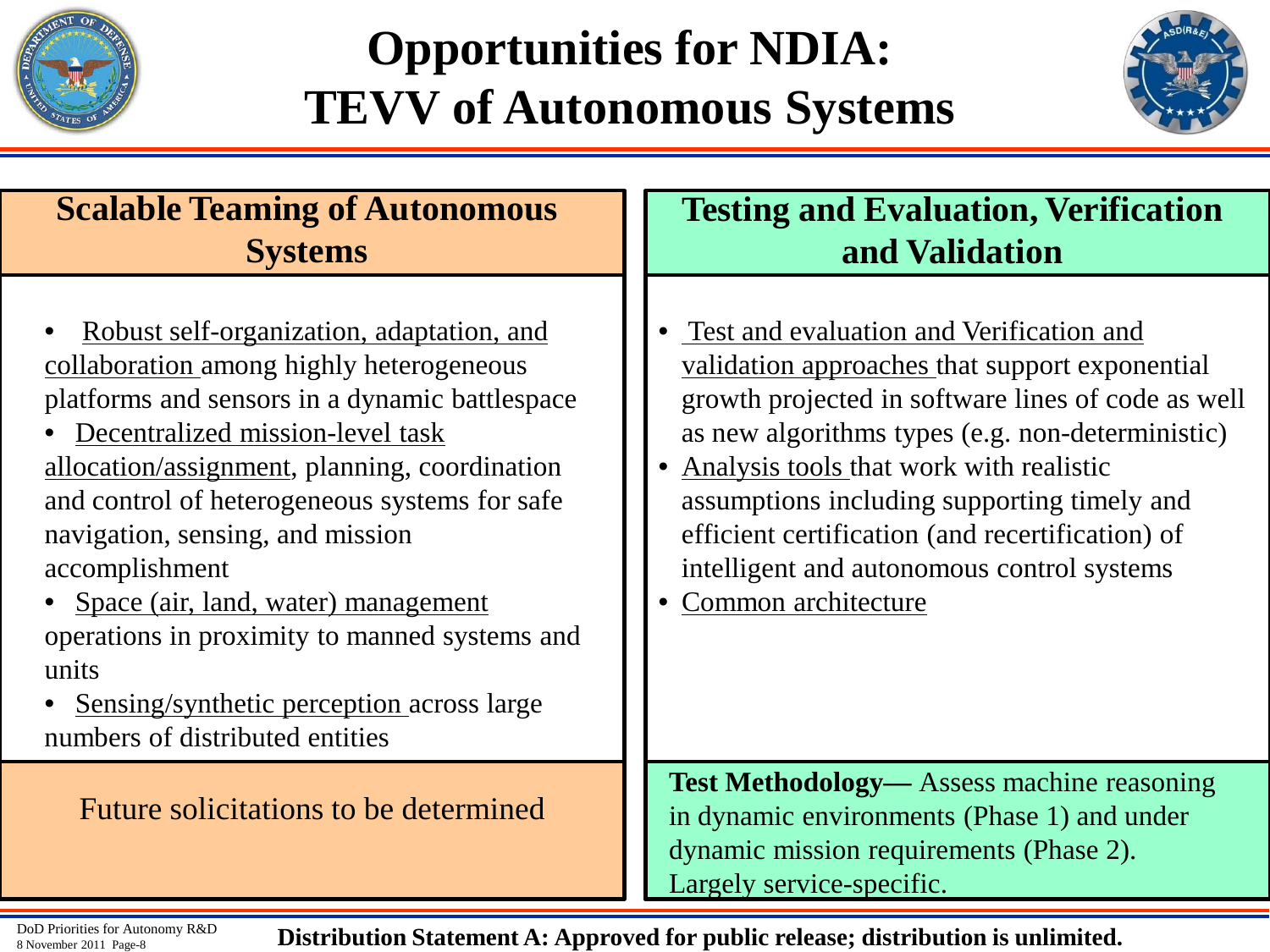



| <b>Organization</b>                                           | <b>Opportunity</b>         | <b>Contact</b>          |
|---------------------------------------------------------------|----------------------------|-------------------------|
|                                                               |                            |                         |
| <b>AFOSR</b> (Reliance Optimization for Autonomous Sys)       | <b>BAA-AFOSR-2012-02</b>   | <b>Joseph Lyons</b>     |
| <b>AFRL/RW (Armament Technology)</b>                          | <b>BAA RWK-10-0001</b>     | <b>Judie Jacobson</b>   |
| <b>AFRL/711 HPW (Warfighter Interface Tech Adv R&amp;D)</b>   | <b>BAA 09-04-RH</b>        | <b>Ronald Yates</b>     |
| <b>ONR</b> (Behavior of Complex Autonomous Systems)           | <b>BAA/MURI 11-026</b>     | <b>Marc Steinberg</b>   |
| <b>ONR (Long Range BAA for Navy and Marine Corps S&amp;T)</b> | <b>ONRBAA12-001</b>        | <b>Cheryl Nagowski</b>  |
| <b>DTRA (Scalable Teaming of Autonomous Systems)</b>          | <b>BRBAA08-Per5-C-008</b>  | <b>Robert Kehlet</b>    |
| DTRA (TEV&V)                                                  | <b>BRBAA08-Per5-c-0020</b> | <b>Robert Kehlet</b>    |
| DTRA (TEV&V)                                                  | <b>BRBAA08-Per5-c-0027</b> | <b>Michael Robinson</b> |
| <b>ARL /ARO (Basic Scientific Research)</b>                   | W911NF-07-R-0001-05        | Varies by topic         |

DoD Priorities for Autonomy R&D

DoD Priorities for Autonomy R&D<br>8 November 2011 Page-9 **Distribution Statement A: Approved for public release; distribution is unlimited.**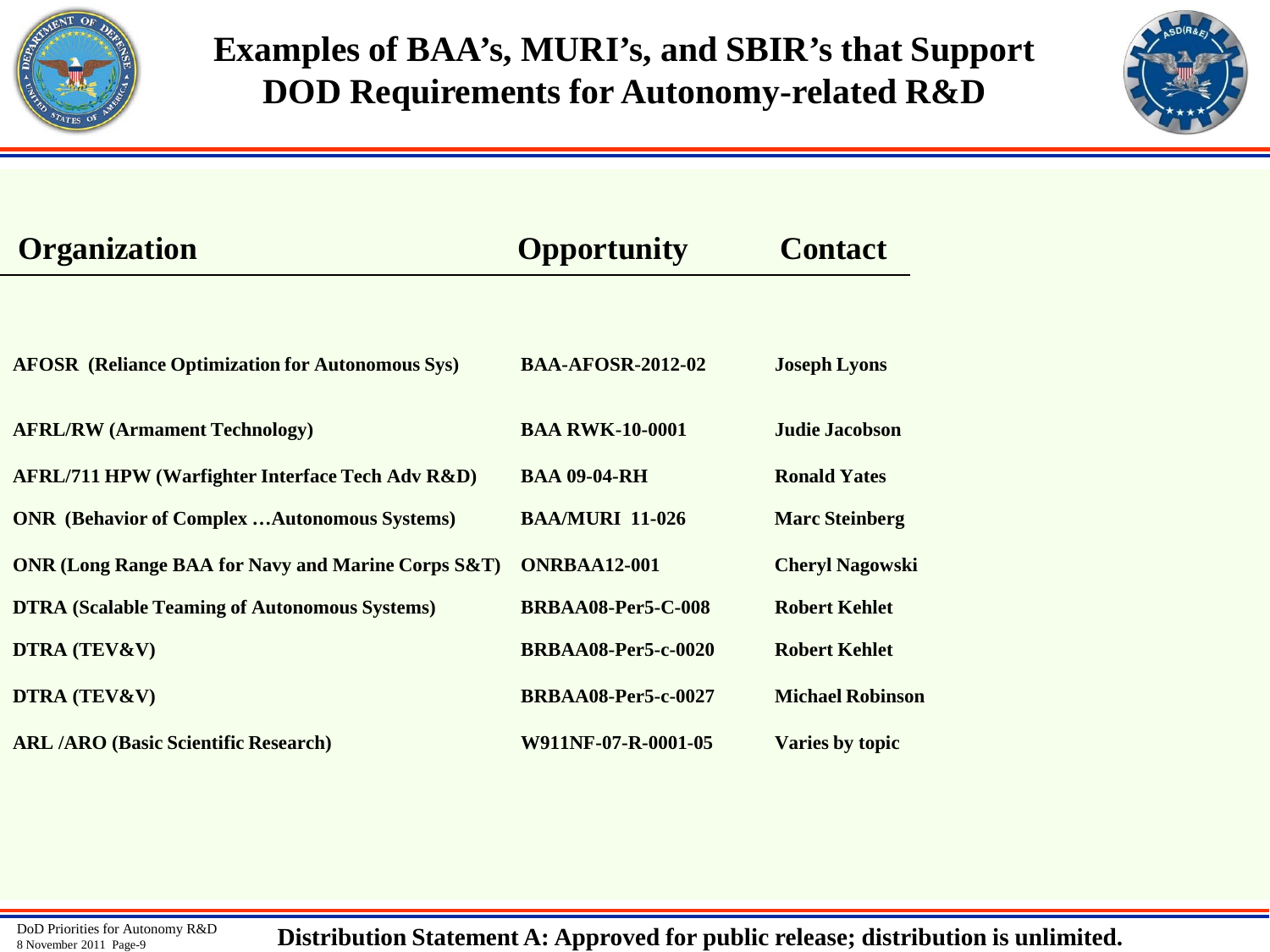

# **Summary**



- **DoD will be investing in and advancing the state-of-the-art in autonomy research**
- **DoD will be one of many players in this rapidly expanding area**
- **Investment represents significant opportunity for broad range of industrial partners, such as:**
	- **Transport**
	- **E-commerce**
	- **Healthcare**
	- **Public Safety**
	- **Non-traditional Defense Industries**
- **Autonomous technology will fill a major role in future DoD operations**